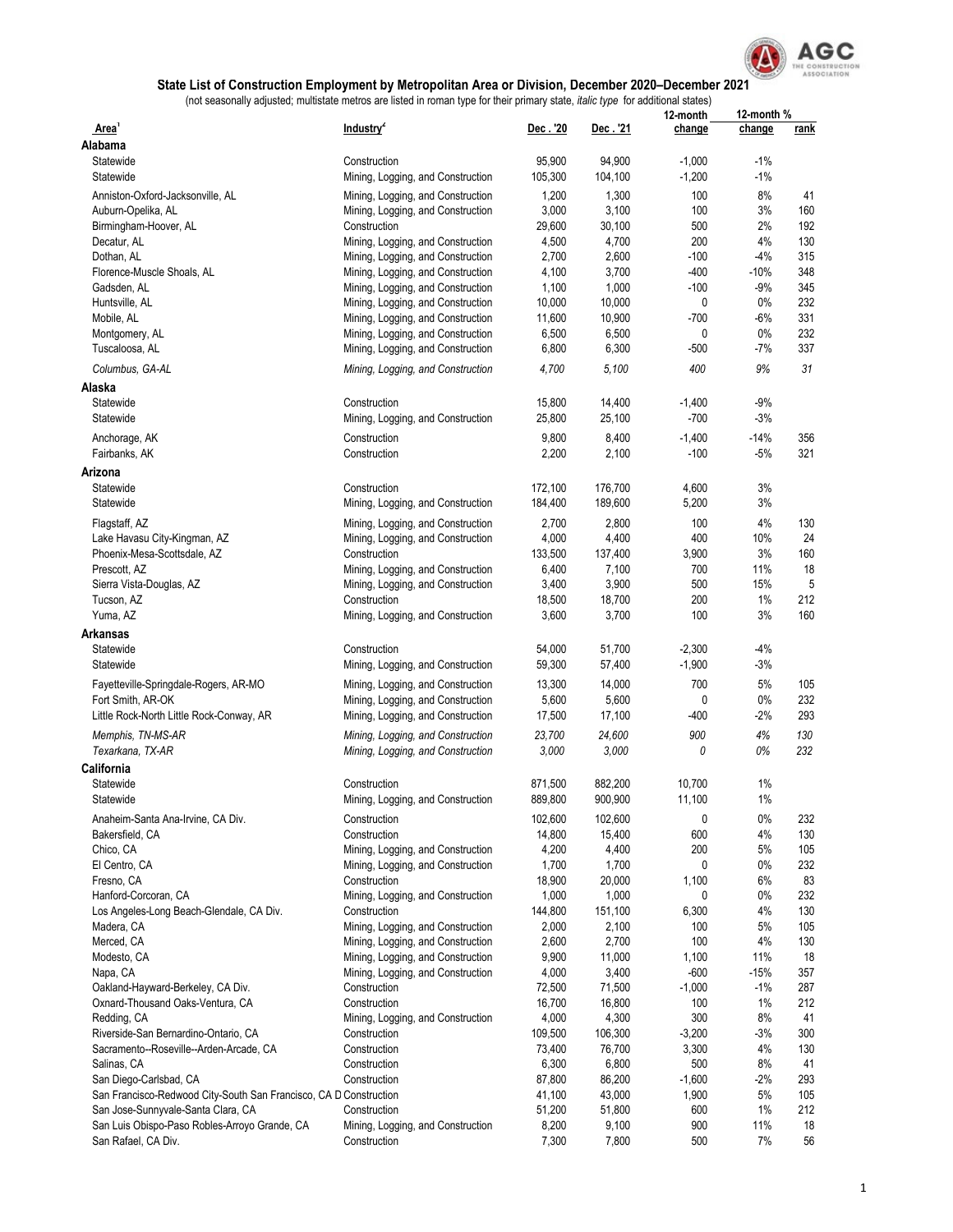

|                                                                                       |                                                                        |                  |                    | 12-month       | 12-month %   |                    |
|---------------------------------------------------------------------------------------|------------------------------------------------------------------------|------------------|--------------------|----------------|--------------|--------------------|
| Area <sup>1</sup>                                                                     | Industry <sup>2</sup>                                                  | Dec.'20<br>4,500 | Dec . '21<br>4,500 | change<br>0    | change<br>0% | <u>rank</u><br>232 |
| Santa Cruz-Watsonville, CA<br>Santa Maria-Santa Barbara, CA                           | Mining, Logging, and Construction<br>Construction                      | 8,900            | 9,300              | 400            | 4%           | 130                |
| Santa Rosa, CA                                                                        | Construction                                                           | 15,900           | 17,800             | 1,900          | 12%          | 16                 |
| Stockton-Lodi, CA                                                                     | Construction                                                           | 12,900           | 13,500             | 600            | 5%           | 105                |
| Vallejo-Fairfield, CA                                                                 | Construction                                                           | 10,500           | 11,200             | 700            | 7%           | 56                 |
| Visalia-Porterville, CA                                                               | Mining, Logging, and Construction                                      | 6,300            | 6,700              | 400            | 6%           | 83                 |
| Yuba City, CA                                                                         | Mining, Logging, and Construction                                      | 2,600            | 2,800              | 200            | 8%           | 41                 |
| Colorado                                                                              |                                                                        |                  |                    |                |              |                    |
| Statewide                                                                             | Construction                                                           | 171,900          | 170,900            | $-1,000$       | $-1\%$       |                    |
| Statewide                                                                             | Mining, Logging, and Construction                                      | 191,000          | 191,400            | 400            | 0.2%         |                    |
| Boulder, CO                                                                           | Mining, Logging, and Construction                                      | 5,600            | 5,700              | 100            | 2%           | 192                |
| Colorado Springs, CO                                                                  | Mining, Logging, and Construction                                      | 18,300           | 18,900             | 600            | 3%           | 160                |
| Denver-Aurora-Lakewood, CO                                                            | Mining, Logging, and Construction                                      | 109,200          | 108,700            | $-500$<br>0    | $-1%$<br>0%  | 286<br>232         |
| Fort Collins, CO<br>Grand Junction, CO                                                | Mining, Logging, and Construction<br>Mining, Logging, and Construction | 11,600<br>5,400  | 11,600<br>5,100    | $-300$         | -6%          | 331                |
| Greeley, CO                                                                           | Mining, Logging, and Construction                                      | 15,600           | 16,300             | 700            | 4%           | 130                |
| Pueblo, CO                                                                            | Mining, Logging, and Construction                                      | 3,600            | 3,900              | 300            | 8%           | 41                 |
|                                                                                       |                                                                        |                  |                    |                |              |                    |
| Connecticut                                                                           | Construction                                                           |                  |                    |                |              |                    |
| Statewide<br>Statewide                                                                | Mining, Logging, and Construction                                      | 56,100<br>56,600 | 60,200<br>60,700   | 4,100<br>4,100 | 7%<br>7%     |                    |
|                                                                                       |                                                                        |                  |                    |                |              |                    |
| Bridgeport-Stamford-Norwalk, CT NECTA                                                 | Mining, Logging, and Construction                                      | 12,700           | 14,400             | 1,700          | 13%          | 11                 |
| Hartford-West Hartford-East Hartford, CT NECTA<br>New Haven, CT NECTA                 | Mining, Logging, and Construction<br>Mining, Logging, and Construction | 19,300<br>10,200 | 20,200<br>10,900   | 900<br>700     | 5%<br>7%     | 105<br>56          |
| Norwich-New London-Westerly, CT-RI NECTA                                              | Mining, Logging, and Construction                                      | 3,900            | 4,000              | 100            | 3%           | 160                |
| Waterbury, CT NECTA                                                                   | Mining, Logging, and Construction                                      | 2,900            | 3,400              | 500            | 17%          | 4                  |
|                                                                                       |                                                                        |                  |                    |                |              |                    |
| Springfield, MA-CT NECTA                                                              | Mining, Logging, and Construction                                      | 11,400           | 12,900             | 1,500          | 13%          | 11                 |
| Worcester, MA-CT NECTA                                                                | Mining, Logging, and Construction                                      | 10,500           | 12,100             | 1,600          | 15%          | 5                  |
| Delaware                                                                              |                                                                        |                  |                    |                |              |                    |
| Statewide                                                                             | Mining, Logging, and Construction                                      | 22,600           | 24,900             | 2,300          | 10%          |                    |
| Dover, DE                                                                             | Mining, Logging, and Construction                                      | 2,800            | 3,000              | 200            | 7%           | 56                 |
| Wilmington, DE-MD-NJ Div.                                                             | Mining, Logging, and Construction                                      | 16,400           | 18,400             | 2,000          | 12%          | 16                 |
| Salisbury, MD-DE                                                                      | Mining, Logging, and Construction                                      | 9,300            | 9,300              | 0              | 0%           | 232                |
| District of Columbia                                                                  |                                                                        |                  |                    |                |              |                    |
| Washington, DC                                                                        | Mining, Logging, and Construction                                      | 15,500           | 16,200             | 700            | 5%           | 105                |
|                                                                                       |                                                                        |                  |                    |                |              |                    |
| Florida                                                                               |                                                                        |                  |                    |                |              |                    |
| Statewide                                                                             | Construction                                                           | 561,100          | 580,700            | 19,600         | 3%           |                    |
| Statewide                                                                             | Mining, Logging, and Construction                                      | 566,600          | 586,300            | 19,700         | 3%           |                    |
| Cape Coral-Fort Myers, FL                                                             | Mining, Logging, and Construction                                      | 34,200           | 35,800             | 1,600          | 5%           | 105                |
| Crestview-Fort Walton Beach-Destin, FL                                                | Mining, Logging, and Construction                                      | 6,800            | 7,000              | 200            | 3%           | 160                |
| Deltona-Daytona Beach-Ormond Beach, FL                                                | Mining, Logging, and Construction                                      | 14,900           | 15,400             | 500            | 3%           | 160                |
| Fort Lauderdale-Pompano Beach-Deerfield Beach, FL Div Construction<br>Gainesville, FL | Mining, Logging, and Construction                                      | 48,900<br>6,100  | 52,200<br>6,700    | 3,300<br>600   | 7%<br>10%    | 56<br>24           |
| Jacksonville, FL                                                                      | Construction                                                           | 47,500           | 49,800             | 2,300          | 5%           | 105                |
| Lakeland-Winter Haven, FL                                                             | Mining, Logging, and Construction                                      | 15,500           | 15,700             | 200            | 1%           | 212                |
| Miami-Miami Beach-Kendall, FL Div.                                                    | Construction                                                           | 51,100           | 51,500             | 400            | 1%           | 212                |
| Naples-Immokalee-Marco Island, FL                                                     | Mining, Logging, and Construction                                      | 17,800           | 18,000             | 200            | $1\%$        | 212                |
| North Port-Sarasota-Bradenton, FL                                                     | Mining, Logging, and Construction                                      | 27,300           | 28,500             | 1,200          | 4%           | 130                |
| Ocala, FL                                                                             | Mining, Logging, and Construction                                      | 8,700            | 9,200              | 500            | 6%           | 83                 |
| Orlando-Kissimmee-Sanford, FL                                                         | Construction                                                           | 83,600           | 88,000             | 4,400          | 5%           | 105                |
| Palm Bay-Melbourne-Titusville, FL                                                     | Mining, Logging, and Construction                                      | 16,700           | 17,100             | 400            | 2%           | 192                |
| Panama City, FL<br>Pensacola-Ferry Pass-Brent, FL                                     | Mining, Logging, and Construction<br>Mining, Logging, and Construction | 7,100<br>11,900  | 7,500<br>12,900    | 400<br>1,000   | 6%<br>8%     | 83<br>41           |
| Port St. Lucie, FL                                                                    | Mining, Logging, and Construction                                      | 12,300           | 13,100             | 800            | 7%           | 56                 |
| Punta Gorda, FL                                                                       | Mining, Logging, and Construction                                      | 4,400            | 4,900              | 500            | 11%          | 18                 |
| Sebastian-Vero Beach, FL                                                              | Mining, Logging, and Construction                                      | 4,500            | 4,900              | 400            | 9%           | 31                 |
| Tallahassee, FL                                                                       | Mining, Logging, and Construction                                      | 8,200            | 8,800              | 600            | 7%           | 56                 |
| Tampa-St. Petersburg-Clearwater, FL                                                   | Construction                                                           | 84,400           | 86,800             | 2,400          | 3%           | 160                |
| West Palm Beach-Boca Raton-Delray Beach, FL Div.                                      | Construction                                                           | 37,900           | 40,100             | 2,200          | 6%           | 83                 |
| Georgia                                                                               |                                                                        |                  |                    |                |              |                    |
| Statewide                                                                             | Construction                                                           | 199,700          | 204,600            | 4,900          | 2%           |                    |
| Statewide                                                                             | Mining, Logging, and Construction                                      | 209,200          | 214,400            | 5,200          | 2%           |                    |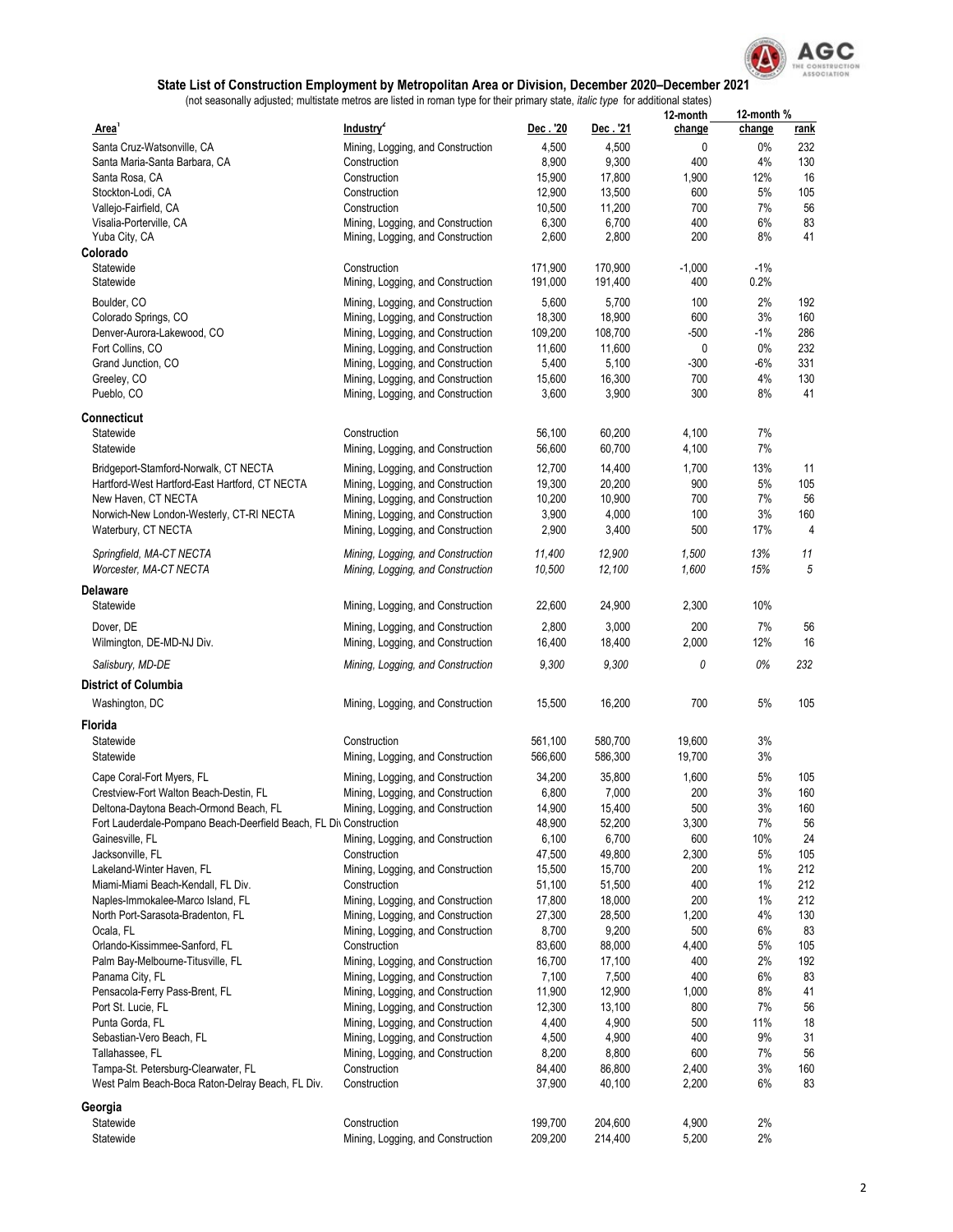

|                                                            |                                                                        |                    |                    | 12-month      | 12-month %    |            |
|------------------------------------------------------------|------------------------------------------------------------------------|--------------------|--------------------|---------------|---------------|------------|
| Area <sup>'</sup>                                          | Industry <sup>2</sup>                                                  | Dec . '20          | Dec. '21           | change        | change        | rank       |
| Atlanta-Sandy Springs-Roswell, GA                          | Construction                                                           | 128,100            | 129,700            | 1,600         | $1\%$         | 212        |
| Augusta-Richmond County, GA-SC                             | Mining, Logging, and Construction                                      | 20,000             | 20,300             | 300           | 2%            | 192        |
| Columbus, GA-AL                                            | Mining, Logging, and Construction                                      | 4,700              | 5,100              | 400           | 9%            | 31         |
| Savannah, GA                                               | Mining, Logging, and Construction                                      | 8,700              | 8,600              | $-100$        | $-1\%$        | 287        |
| Chattanooga, TN-GA                                         | Mining, Logging, and Construction                                      | 11,300             | 11,100             | $-200$        | $-2%$         | 293        |
| Hawaii                                                     |                                                                        |                    |                    |               |               |            |
| Statewide                                                  | Mining, Logging, and Construction                                      | 36,300             | 37,200             | 900           | 2%            |            |
| Kahului-Wailuku-Lahaina, HI                                | Mining, Logging, and Construction                                      | 4,100              | 4,300              | 200           | 5%            | 105        |
| Urban Honolulu, HI                                         | Mining, Logging, and Construction                                      | 26,500             | 27,400             | 900           | 3%            | 160        |
| Idaho                                                      |                                                                        |                    |                    |               |               |            |
| Statewide                                                  | Construction                                                           | 56,300             | 57,800             | 1,500         | 3%            |            |
| Statewide                                                  | Mining, Logging, and Construction                                      | 59,900             | 62,000             | 2,100         | 4%            |            |
|                                                            |                                                                        |                    |                    |               |               |            |
| Boise City, ID                                             | Mining, Logging, and Construction                                      | 29,200             | 30,000             | 800           | 3%            | 160<br>192 |
| Coeur d'Alene, ID<br>Idaho Falls, ID                       | Construction<br>Mining, Logging, and Construction                      | 6,100<br>4,600     | 6,200<br>4,800     | 100<br>200    | 2%<br>4%      | 130        |
| Lewiston, ID-WA                                            | Construction                                                           | 1,500              | 1,300              | -200          | $-13%$        | 355        |
| Pocatello, ID                                              | Mining, Logging, and Construction                                      | 1,900              | 2,000              | 100           | 5%            | 105        |
|                                                            |                                                                        |                    |                    | 0             | 0%            | 232        |
| Logan, UT-ID                                               | Mining, Logging, and Construction                                      | 3,500              | 3,500              |               |               |            |
| Illinois                                                   |                                                                        |                    |                    |               |               |            |
| Statewide                                                  | Construction                                                           | 213,500            | 226,700            | 13,200        | 6%            |            |
| Statewide                                                  | Mining, Logging, and Construction                                      | 220,000            | 233,200            | 13,200        | 6%            |            |
| Bloomington, IL                                            | Mining, Logging, and Construction                                      | 2,700              | 2,900              | 200           | 7%            | 56         |
| Champaign-Urbana, IL                                       | Mining, Logging, and Construction                                      | 3,700              | 3,700              | 0             | $0\%$         | 232        |
| Chicago-Naperville-Arlington Heights, IL Div.              | Construction                                                           | 121,900            | 128,400            | 6,500         | 5%            | 105        |
| Danville, IL                                               | Mining, Logging, and Construction                                      | 600                | 600                | 0             | $0\%$         | 232        |
| Davenport-Moline-Rock Island, IA-IL                        | Mining, Logging, and Construction                                      | 9,400              | 10,700             | 1,300         | 14%           | 9          |
| Decatur, IL                                                | Mining, Logging, and Construction                                      | 2,800              | 3,100              | 300           | 11%           | 18         |
| Elgin, IL Div.                                             | Construction                                                           | 12,900             | 12,700             | $-200$        | $-2%$         | 293        |
| Kankakee, IL                                               | Mining, Logging, and Construction                                      | 1,300              | 1,300              | 0             | $0\%$         | 232        |
| Lake County-Kenosha County, IL-WI Div.                     | Construction                                                           | 13,900             | 14,100             | 200           | 1%<br>$-3%$   | 212<br>300 |
| Peoria, IL                                                 | Mining, Logging, and Construction                                      | 7,600<br>4,700     | 7,400              | $-200$<br>700 | 15%           |            |
| Rockford, IL<br>Springfield, IL                            | Mining, Logging, and Construction<br>Mining, Logging, and Construction | 3,400              | 5,400<br>3,300     | $-100$        | $-3%$         | 5<br>300   |
| St. Louis, MO-IL                                           | Mining, Logging, and Construction                                      | 66,400             | 72,100             | 5,700         | 9%            | 31         |
|                                                            |                                                                        |                    |                    |               |               |            |
| Indiana                                                    |                                                                        |                    |                    |               |               |            |
| Statewide<br>Statewide                                     | Construction<br>Mining, Logging, and Construction                      | 149,100<br>154,200 | 149,100<br>154,800 | 0<br>600      | $0\%$<br>0.4% |            |
|                                                            |                                                                        |                    |                    |               |               |            |
| Bloomington, IN                                            | Mining, Logging, and Construction                                      | 3,400              | 3,600              | 200           | 6%            | 83         |
| Columbus, IN<br>Elkhart-Goshen, IN                         | Mining, Logging, and Construction                                      | 1,700              | 1,800              | 100<br>300    | 6%<br>7%      | 83<br>56   |
| Evansville, IN-KY                                          | Mining, Logging, and Construction<br>Mining, Logging, and Construction | 4,100<br>9,700     | 4,400<br>8,000     | $-1,700$      | $-18%$        | 358        |
| Fort Wayne, IN                                             | Mining, Logging, and Construction                                      | 11,700             | 11,800             | 100           | $1\%$         | 212        |
| Gary, IN Div.                                              | Construction                                                           | 15,300             | 13,500             | $-1,800$      | $-12%$        | 353        |
| Indianapolis-Carmel-Anderson, IN                           | Construction                                                           | 58,600             | 61,700             | 3,100         | 5%            | 105        |
| Kokomo, IN                                                 | Mining, Logging, and Construction                                      | 1,300              | 1,400              | 100           | 8%            | 41         |
| Lafayette-West Lafayette, IN                               | Mining, Logging, and Construction                                      | 3,800              | 3,900              | 100           | 3%            | 160        |
| Michigan City-La Porte, IN                                 | Mining, Logging, and Construction                                      | 1,900              | 1,900              | 0             | $0\%$         | 232        |
| Muncie, IN                                                 | Mining, Logging, and Construction                                      | 1,600              | 1,700              | 100           | 6%            | 83         |
| South Bend-Mishawaka, IN-MI                                | Mining, Logging, and Construction                                      | 5,100              | 5,300              | 200           | 4%            | 130        |
| Terre Haute, IN                                            | Mining, Logging, and Construction                                      | 3,600              | 3,500              | $-100$        | $-3%$         | 300        |
| Cincinnati, OH-KY-IN<br>Louisville/Jefferson County, KY-IN | Mining, Logging, and Construction<br>Mining, Logging, and Construction | 45,100<br>28,000   | 48,700<br>28,300   | 3,600<br>300  | 8%<br>1%      | 41<br>212  |
| lowa                                                       |                                                                        |                    |                    |               |               |            |
| Statewide                                                  | Construction                                                           | 74,400             | 74,200             | $-200$        | $-0.3%$       |            |
| Statewide                                                  | Mining, Logging, and Construction                                      | 76,700             | 76,500             | $-200$        | $-0.3%$       |            |
| Cedar Rapids, IA<br>Des Moines-West Des Moines, IA         | Mining, Logging, and Construction<br>Mining, Logging, and Construction | 8,300<br>21,100    | 8,300<br>21,100    | 0<br>0        | $0\%$<br>0%   | 232<br>232 |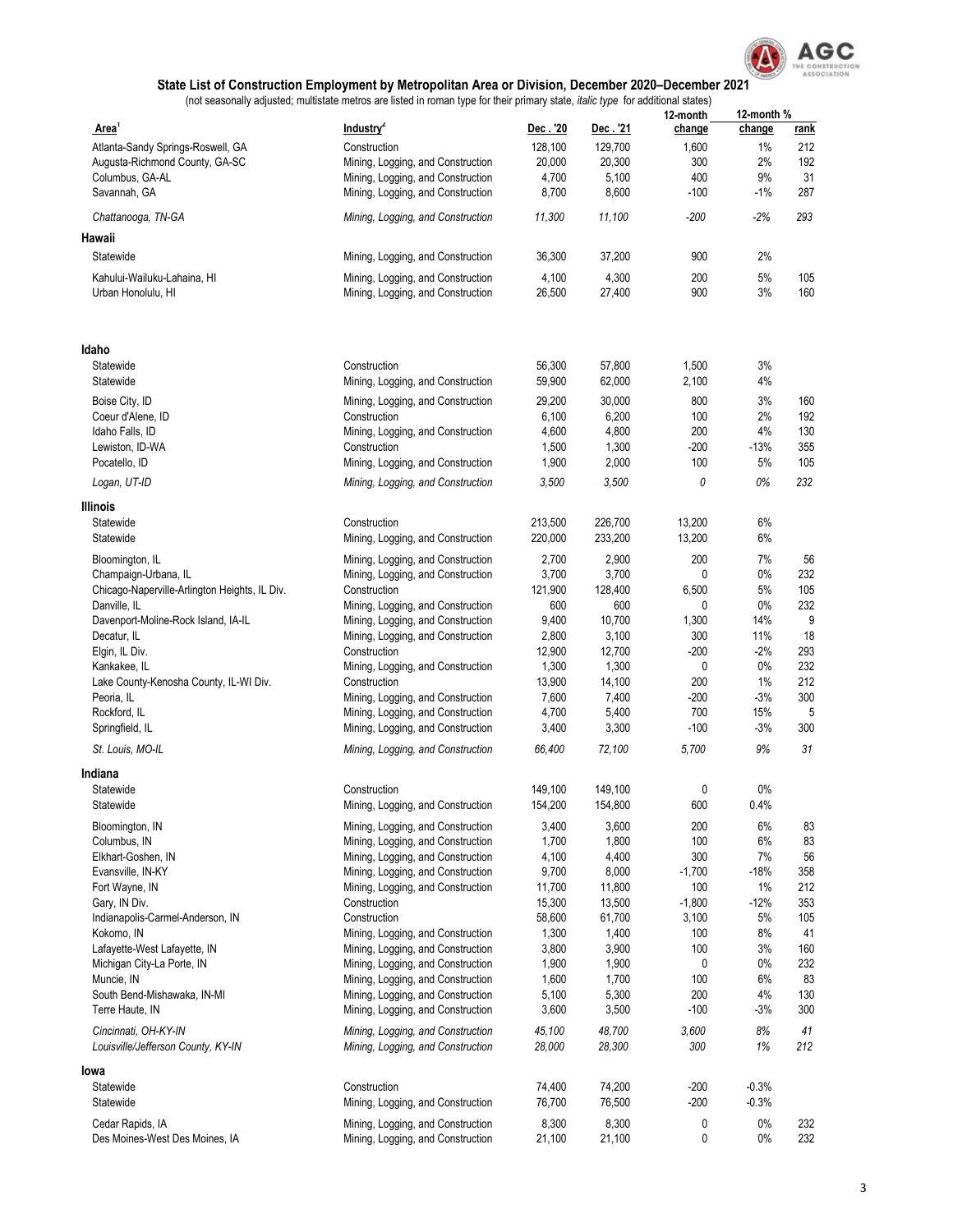

|                                                                                      |                                   |         |          | 12-month | 12-month %  |             |
|--------------------------------------------------------------------------------------|-----------------------------------|---------|----------|----------|-------------|-------------|
| Area <sup>1</sup>                                                                    | Industry <sup>2</sup>             | Dec.'20 | Dec. '21 | change   | change      | <u>rank</u> |
| Davenport-Moline-Rock Island, IA-IL                                                  | Mining, Logging, and Construction | 9,400   | 10,700   | 1,300    | 14%         | 9           |
| Omaha-Council Bluffs, NE-IA                                                          | Mining, Logging, and Construction | 31,000  | 31,100   | 100      | 0.3%        | 231         |
|                                                                                      |                                   |         |          |          |             |             |
| Kansas                                                                               |                                   |         |          |          |             |             |
| Statewide                                                                            | Construction                      | 63,900  | 63,000   | $-900$   | $-1\%$      |             |
| Statewide                                                                            | Mining, Logging, and Construction | 69,700  | 69,100   | $-600$   | $-1\%$      |             |
| Kansas City, KS                                                                      | Mining, Logging, and Construction | 21,700  | 22,200   | 500      | 2%          | 192         |
| Topeka, KS                                                                           | Mining, Logging, and Construction | 5,500   | 5,200    | $-300$   | $-5%$       | 321         |
| Wichita, KS                                                                          | Mining, Logging, and Construction | 16,800  | 16,800   | 0        | $0\%$       | 232         |
| Kansas City, MO                                                                      | Mining, Logging, and Construction | 31,200  | 32,500   | 1,300    | 4%          | 130         |
| Kentucky                                                                             |                                   |         |          |          |             |             |
| Statewide                                                                            | Construction                      | 78,400  | 84,300   | 5,900    | 8%          |             |
| Statewide                                                                            | Mining, Logging, and Construction | 85,800  | 91,200   | 5,400    | 6%          |             |
|                                                                                      |                                   |         |          |          |             |             |
| Bowling Green, KY                                                                    | Mining, Logging, and Construction | 3,400   | 3,600    | 200      | 6%          | 83          |
| Elizabethtown-Fort Knox, KY                                                          | Mining, Logging, and Construction | 1,900   | 1,900    | 0        | $0\%$       | 232         |
| Lexington-Fayette, KY                                                                | Mining, Logging, and Construction | 13,600  | 13,800   | 200      | $1\%$       | 212         |
| Louisville/Jefferson County, KY-IN                                                   | Mining, Logging, and Construction | 28,000  | 28,300   | 300      | $1\%$       | 212         |
| Owensboro, KY                                                                        | Mining, Logging, and Construction | 2,100   | 2,100    | 0        | 0%          | 232         |
| Clarksville, TN-KY                                                                   | Mining, Logging, and Construction | 3,600   | 3,700    | 100      | 3%          | 160         |
| Cincinnati, OH-KY-IN                                                                 | Mining, Logging, and Construction | 45,100  | 48,700   | 3,600    | 8%          | 41          |
| Evansville, IN-KY                                                                    | Mining, Logging, and Construction | 9,700   | 8,000    | $-1,700$ | $-18%$      | 358         |
| Huntington-Ashland, WV-KY-OH                                                         | Mining, Logging, and Construction | 7,700   | 7,000    | $-700$   | -9%         | 345         |
| Louisiana                                                                            |                                   |         |          |          |             |             |
| Statewide                                                                            | Construction                      | 117,400 | 119,400  | 2,000    | 2%          |             |
| Statewide                                                                            | Mining, Logging, and Construction | 146,600 | 150,300  | 3,700    | 3%          |             |
|                                                                                      |                                   |         |          |          |             |             |
| Baton Rouge, LA                                                                      | Construction                      | 41,000  | 42,500   | 1,500    | 4%<br>0%    | 130         |
| Houma-Thibodaux, LA                                                                  | Construction                      | 4,300   | 4,300    | 0        |             | 232         |
| Lafayette, LA                                                                        | Construction                      | 9,400   | 9,700    | 300      | 3%          | 160         |
| Lake Charles, LA                                                                     | Construction                      | 12,300  | 13,900   | 1,600    | 13%         | 11          |
| New Orleans-Metairie, LA                                                             | Construction                      | 26,100  | 24,700   | $-1,400$ | $-5%$       | 321         |
| Shreveport-Bossier City, LA                                                          | Construction                      | 7,300   | 7,200    | $-100$   | $-1\%$      | 287         |
| Maine                                                                                |                                   |         |          |          |             |             |
| Statewide                                                                            | Construction                      | 29,900  | 30,000   | 100      | 0.3%        |             |
| Statewide                                                                            | Mining, Logging, and Construction | 32,200  | 32,300   | 100      | 0.3%        |             |
| Bangor, ME NECTA                                                                     | Construction                      | 3,200   | 3,300    | 100      | 3%          | 160         |
| Lewiston-Auburn, ME NECTA                                                            | Mining, Logging, and Construction | 3,000   | 3,100    | 100      | 3%          | 160         |
| Portland-South Portland, ME NECTA                                                    | Mining, Logging, and Construction | 10,100  | 10,300   | 200      | 2%          | 192         |
|                                                                                      |                                   |         |          |          |             |             |
| Dover-Durham, NH-ME NECTA                                                            | Mining, Logging, and Construction | 2,000   | 2,100    | 100      | 5%          | 105         |
| Portsmouth, NH-ME NECTA                                                              | Mining, Logging, and Construction | 2,800   | 3,000    | 200      | 7%          | 56          |
| Maryland                                                                             |                                   |         |          |          |             |             |
| Statewide                                                                            | Construction                      | 162,200 | 160,900  | $-1,300$ | $-1\%$      |             |
| Statewide                                                                            | Mining, Logging, and Construction | 163,400 | 162,200  | $-1,200$ | $-1%$       |             |
| Baltimore-Columbia-Towson, MD                                                        | Mining, Logging, and Construction | 81,100  | 77,300   | $-3,800$ | $-5%$       | 321         |
|                                                                                      |                                   |         |          |          |             |             |
| Calvert-Charles-Prince George's, MD                                                  | Mining, Logging, and Construction | 32,500  | 29,600   | $-2,900$ | $-9%$       | 345         |
| Hagerstown-Martinsburg, MD-WV                                                        | Mining, Logging, and Construction | 3,800   | 4,000    | 200      | 5%          | 105         |
| Salisbury, MD-DE<br>Silver Spring-Frederick-Rockville, MD Div.                       | Mining, Logging, and Construction | 9,300   | 9,300    | 0        | $0\%$<br>7% | 232<br>56   |
|                                                                                      | Mining, Logging, and Construction | 32,100  | 34,500   | 2,400    |             |             |
| Wilmington, DE-MD-NJ Div.                                                            | Mining, Logging, and Construction | 16,400  | 18,400   | 2,000    | 12%         | 16          |
| <b>Massachusetts</b>                                                                 |                                   |         |          |          |             |             |
| Statewide                                                                            | Construction                      | 160,000 | 171,300  | 11,300   | 7%          |             |
| Statewide                                                                            | Mining, Logging, and Construction | 161,000 | 172,400  | 11,400   | 7%          |             |
|                                                                                      |                                   |         |          |          |             |             |
| Barnstable Town, MA NECTA                                                            | Mining, Logging, and Construction | 7,100   | 7,200    | 100      | $1\%$       | 212         |
| Boston-Cambridge-Newton, MA NECTA Div.                                               | Mining, Logging, and Construction | 72,500  | 77,000   | 4,500    | 6%          | 83          |
| Brockton-Bridgewater-Easton, MA NECTA Div.                                           | Mining, Logging, and Construction | 4,600   | 4,900    | 300      | 7%          | 56          |
| Framingham, MA NECTA Div.                                                            | Mining, Logging, and Construction | 8,800   | 9,600    | 800      | 9%          | 31          |
| Haverhill-Newburyport-Amesbury Town, MA-NH NECTA I Mining, Logging, and Construction |                                   | 5,100   | 4,800    | $-300$   | -6%         | 331         |
| Lawrence-Methuen Town-Salem, MA-NH NECTA Div.                                        | Mining, Logging, and Construction | 4,200   | 4,100    | $-100$   | $-2%$       | 293         |
| Leominster-Gardner, MA NECTA                                                         | Mining, Logging, and Construction | 2,000   | 1,800    | $-200$   | $-10%$      | 348         |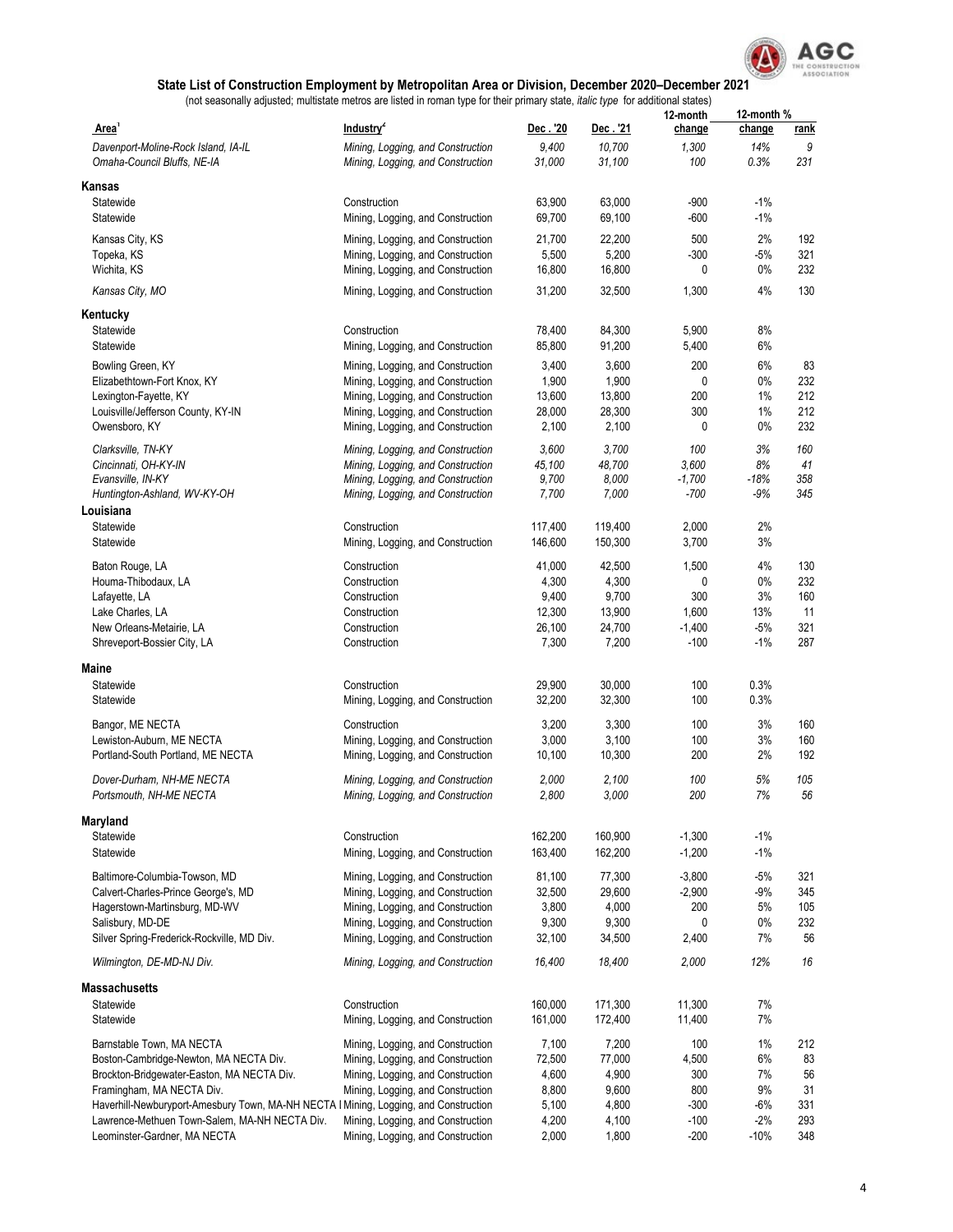

(not seasonally adjusted; multistate metros are listed in roman type for their primary state, *italic type* for additional states)

|                                               |                                   |          |          | 12-month | 12-month % |             |
|-----------------------------------------------|-----------------------------------|----------|----------|----------|------------|-------------|
| Area <sup>1</sup>                             | Industry <sup>2</sup>             | Dec. '20 | Dec. '21 | change   | change     | <u>rank</u> |
| Lowell-Billerica-Chelmsford, MA-NH NECTA Div. | Mining, Logging, and Construction | 9,900    | 10,900   | 1,000    | 10%        | 24          |
| Lynn-Saugus-Marblehead, MA NECTA Div.         | Mining, Logging, and Construction | 1,900    | 1,900    | 0        | $0\%$      | 232         |
| New Bedford, MA NECTA                         | Mining, Logging, and Construction | 2,600    | 2,700    | 100      | 4%         | 130         |
|                                               |                                   |          |          |          |            |             |
| Peabody-Salem-Beverly, MA NECTA Div.          | Mining, Logging, and Construction | 3,500    | 3,700    | 200      | 6%         | 83          |
| Pittsfield, MA NECTA                          | Mining, Logging, and Construction | 2,000    | 2,000    | 0        | 0%         | 232         |
| Springfield, MA-CT NECTA                      | Mining, Logging, and Construction | 11,400   | 12,900   | 1,500    | 13%        | 11          |
| Taunton-Middleborough-Norton, MA NECTA Div.   | Mining, Logging, and Construction | 3,800    | 3,700    | $-100$   | $-3%$      | 300         |
| Worcester, MA-CT NECTA                        | Mining, Logging, and Construction | 10,500   | 12,100   | 1,600    | 15%        | 5           |
|                                               |                                   |          |          |          |            |             |
| Nashua, NH-MA NECTA Div.                      | Mining, Logging, and Construction | 5,700    | 5,700    | 0        | 0%         | 232         |
| Providence-Warwick, RI-MA NECTA               | Construction                      | 25,000   | 26,000   | 1,000    | 4%         | 130         |
| Michigan                                      |                                   |          |          |          |            |             |
| Statewide                                     | Construction                      | 168,800  | 172,400  | 3,600    | 2%         |             |
| Statewide                                     | Mining, Logging, and Construction | 175,500  | 179,400  | 3,900    | 2%         |             |
|                                               |                                   |          |          |          |            |             |
| Ann Arbor, MI                                 | Mining, Logging, and Construction | 4,600    | 4,900    | 300      | 7%         | 56          |
| Battle Creek, MI                              | Mining, Logging, and Construction | 1,800    | 1,700    | $-100$   | -6%        | 331         |
| Bay City, MI                                  | Mining, Logging, and Construction | 1,400    | 1,400    | 0        | 0%         | 232         |
| Detroit-Dearborn-Livonia, MI Div.             | Mining, Logging, and Construction | 21,000   | 19,900   | $-1,100$ | $-5%$      | 321         |
| Flint, MI                                     | Mining, Logging, and Construction | 5,400    | 5,800    | 400      | 7%         | 56          |
|                                               |                                   |          |          |          |            |             |
| Grand Rapids-Wyoming, MI                      | Mining, Logging, and Construction | 24,900   | 25,700   | 800      | 3%         | 160         |
| Jackson, MI                                   | Mining, Logging, and Construction | 2,100    | 2,100    | 0        | $0\%$      | 232         |
| Kalamazoo-Portage, MI                         | Mining, Logging, and Construction | 6,800    | 6,600    | $-200$   | $-3%$      | 300         |
| Lansing-East Lansing, MI                      | Mining, Logging, and Construction | 8,300    | 9,200    | 900      | 11%        | 18          |
| Monroe, MI                                    | Mining, Logging, and Construction | 1,700    | 1,800    | 100      | 6%         | 83          |
| Muskegon, MI                                  | Mining, Logging, and Construction | 2,400    | 2,500    | 100      | 4%         | 130         |
| Niles-Benton Harbor, MI                       | Mining, Logging, and Construction | 2,300    | 2,300    | 0        | $0\%$      | 232         |
| Saqinaw, MI                                   |                                   |          | 3,000    | 0        | $0\%$      | 232         |
|                                               | Mining, Logging, and Construction | 3,000    |          |          |            |             |
| Warren-Troy-Farmington Hills, MI Div.         | Mining, Logging, and Construction | 53,600   | 55,100   | 1,500    | 3%         | 160         |
| South Bend-Mishawaka, IN-MI                   | Mining, Logging, and Construction | 5,100    | 5,300    | 200      | 4%         | 130         |
|                                               |                                   |          |          |          |            |             |
| <b>Minnesota</b>                              |                                   |          |          |          |            |             |
| Statewide                                     | Construction                      | 116,200  | 125,100  | 8,900    | 8%         |             |
| Statewide                                     | Mining, Logging, and Construction | 122,200  | 131,100  | 8,900    | 7%         |             |
| Duluth, MN-WI                                 | Mining, Logging, and Construction | 9,100    | 8,600    | $-500$   | $-5%$      | 321         |
| Minneapolis-St. Paul-Bloomington, MN-WI       | Mining, Logging, and Construction | 80,700   | 84,300   | 3,600    | 4%         | 130         |
| Rochester, MN                                 | Mining, Logging, and Construction | 4,700    | 5,000    | 300      | 6%         | 83          |
|                                               |                                   |          |          |          |            |             |
| St. Cloud, MN                                 | Mining, Logging, and Construction | 6,800    | 7,500    | 700      | 10%        | 24          |
| Fargo, ND-MN                                  | Mining, Logging, and Construction | 9,100    | 9,300    | 200      | 2%         | 192         |
| Grand Forks, ND-MN                            | Mining, Logging, and Construction | 2,500    | 2,700    | 200      | 8%         | 41          |
| La Crosse-Onalaska. WI-MN                     | Mining, Logging, and Construction | 3,000    | 3,000    | 0        | 0%         | 232         |
| <b>Mississippi</b>                            |                                   |          |          |          |            |             |
|                                               |                                   |          |          |          |            |             |
| Statewide                                     | Construction                      | 45,000   | 46,600   | 1,600    | 4%         |             |
| Statewide                                     | Mining, Logging, and Construction | 50,600   | 52,400   | 1,800    | 4%         |             |
| Gulfport-Biloxi-Pascagoula, MS                | Mining, Logging, and Construction | 7,200    | 7,400    | 200      | 3%         | 160         |
| Jackson, MS                                   | Construction                      | 10,700   | 10,800   | 100      | 1%         | 212         |
| Memphis, TN-MS-AR                             | Mining, Logging, and Construction | 23,700   | 24,600   | 900      | 4%         | 130         |
|                                               |                                   |          |          |          |            |             |
| <b>Missouri</b>                               |                                   |          |          |          |            |             |
| Statewide                                     | Construction                      | 124,700  | 131,100  | 6,400    | 5%         |             |
| Statewide                                     | Mining, Logging, and Construction | 129,000  | 135,900  | 6,900    | $5\%$      |             |
| Kansas City, MO                               | Mining, Logging, and Construction | 31,200   | 32,500   | 1,300    | $4\%$      | 130         |
|                                               |                                   |          |          |          |            |             |
| Springfield, MO                               | Mining, Logging, and Construction | 9,800    | 9,600    | $-200$   | $-2%$      | 293         |
| St. Louis, MO-IL                              | Mining, Logging, and Construction | 66,400   | 72,100   | 5,700    | 9%         | 31          |
| Fayetteville-Springdale-Rogers, AR-MO         | Mining, Logging, and Construction | 13,300   | 14,000   | 700      | 5%         | 105         |
| Kansas City, KS                               | Mining, Logging, and Construction | 21,700   | 22,200   | 500      | 2%         | 192         |
| Montana                                       |                                   |          |          |          |            |             |
| Statewide                                     | Construction                      | 29,800   | 29,800   | 0        | $0\%$      |             |
| Statewide                                     | Mining, Logging, and Construction | 36,300   | 36,500   | 200      | $1\%$      |             |
|                                               |                                   |          |          |          |            |             |

**Nebraska**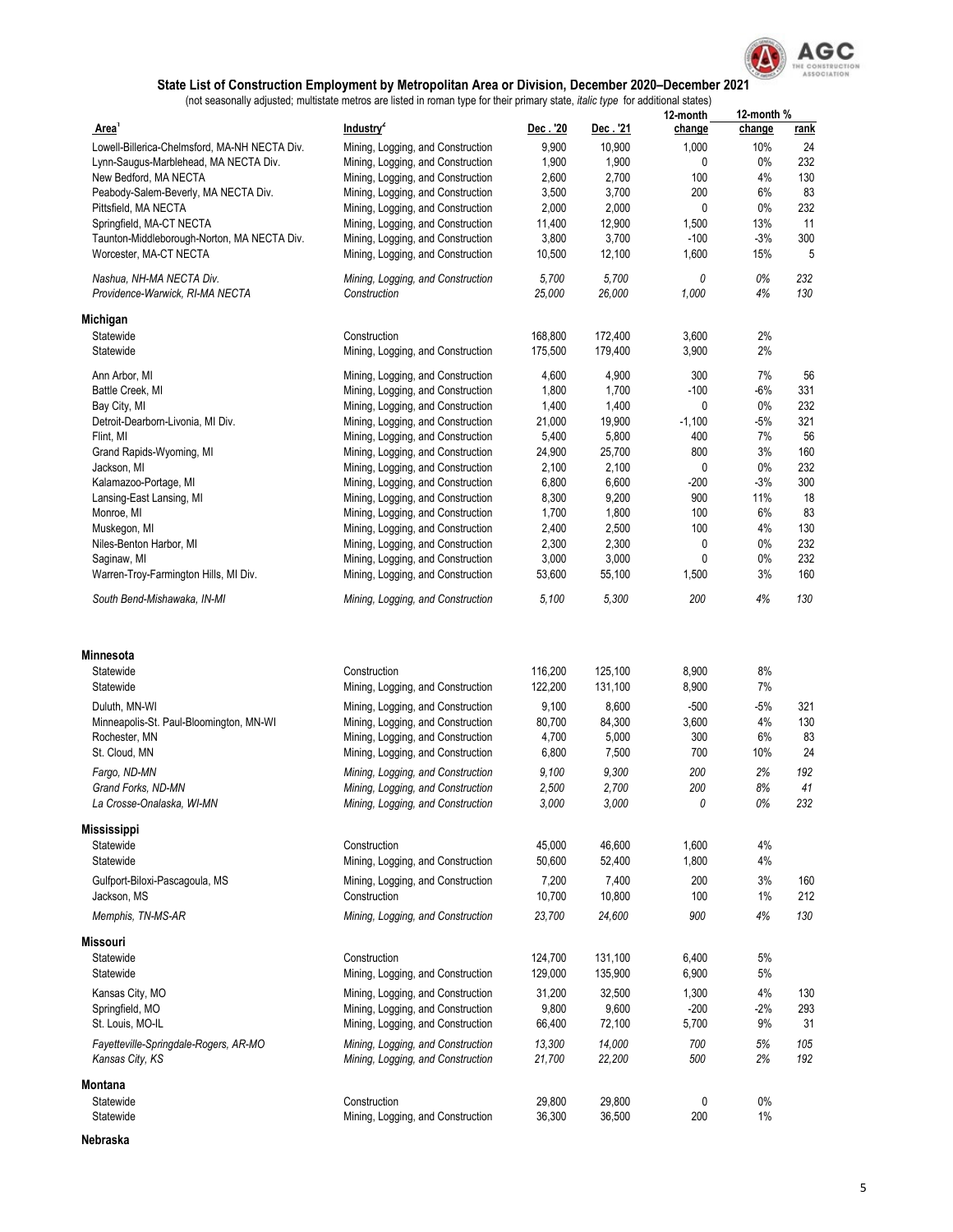

|                                                                                                |                                                                            |                    |                     | 12-month                 | 12-month %               |            |
|------------------------------------------------------------------------------------------------|----------------------------------------------------------------------------|--------------------|---------------------|--------------------------|--------------------------|------------|
| Area <sup>1</sup><br>Statewide<br>Statewide                                                    | Industry <sup>2</sup><br>Construction<br>Mining, Logging, and Construction | Dec.'20<br>54,900  | Dec . '21<br>54,400 | change<br>-500<br>$-500$ | change<br>$-1%$<br>$-1%$ | rank       |
|                                                                                                |                                                                            | 55,900             | 55,400              |                          |                          |            |
| Lincoln, NE<br>Omaha-Council Bluffs, NE-IA                                                     | Mining, Logging, and Construction<br>Mining, Logging, and Construction     | 9,600<br>31,000    | 9,700<br>31,100     | 100<br>100               | 1%<br>0.3%               | 212<br>231 |
| Nevada                                                                                         |                                                                            |                    |                     |                          |                          |            |
| Statewide<br>Statewide                                                                         | Construction<br>Mining, Logging, and Construction                          | 90,000<br>104,700  | 88,600<br>103,200   | $-1,400$<br>$-1,500$     | $-2%$<br>$-1%$           |            |
| Las Vegas-Henderson-Paradise, NV<br>Reno, NV                                                   | Construction<br>Construction                                               | 63,500<br>17,600   | 63,300<br>16,900    | $-200$<br>$-700$         | $-0.3%$<br>$-4%$         | 285<br>315 |
| <b>New Hampshire</b>                                                                           |                                                                            |                    |                     |                          |                          |            |
| Statewide                                                                                      | Construction                                                               | 27,700             | 28,700              | 1,000                    | 4%                       |            |
| Statewide                                                                                      | Mining, Logging, and Construction                                          | 28,600             | 29,700              | 1,100                    | 4%                       |            |
| Dover-Durham, NH-ME NECTA                                                                      | Mining, Logging, and Construction                                          | 2,000              | 2,100               | 100                      | 5%                       | 105        |
| Manchester, NH NECTA                                                                           | Mining, Logging, and Construction                                          | 5,400              | 5,500               | 100                      | 2%                       | 192        |
| Nashua, NH-MA NECTA Div.                                                                       | Mining, Logging, and Construction                                          | 5,700              | 5,700               | 0                        | 0%                       | 232        |
| Portsmouth, NH-ME NECTA                                                                        | Mining, Logging, and Construction                                          | 2,800              | 3,000               | 200                      | 7%                       | 56         |
| Haverhill-Newburyport-Amesbury Town, MA-NH NECTA I Mining, Logging, and Construction           |                                                                            | 5,100              | 4,800               | $-300$                   | -6%                      | 331        |
| Lawrence-Methuen Town-Salem, MA-NH NECTA Div.<br>Lowell-Billerica-Chelmsford, MA-NH NECTA Div. | Mining, Logging, and Construction<br>Mining, Logging, and Construction     | 4,200<br>9,900     | 4,100<br>10,900     | $-100$<br>1,000          | $-2%$<br>10%             | 293<br>24  |
| New Jersey                                                                                     |                                                                            |                    |                     |                          |                          |            |
| Statewide                                                                                      | Construction                                                               | 150,500            | 154,300             | 3,800                    | 3%                       |            |
| Statewide                                                                                      | Mining, Logging, and Construction                                          | 151,900            | 155,800             | 3,900                    | $3%$                     |            |
| Atlantic City-Hammonton, NJ                                                                    | Mining, Logging, and Construction                                          | 4,900              | 5,800               | 900                      | 18%                      | 2          |
| Bergen-Hudson-Passaic, NJ                                                                      | Mining, Logging, and Construction                                          | 28,500             | 29,500              | 1,000                    | 4%                       | 130        |
| Camden, NJ Div.                                                                                | Mining, Logging, and Construction                                          | 22,000             | 24,000              | 2,000                    | 9%                       | 31         |
| Middlesex-Monmouth-Ocean, NJ<br>Newark, NJ-PA Div.                                             | Mining, Logging, and Construction<br>Mining, Logging, and Construction     | 41,100<br>43,900   | 40,000<br>45,000    | $-1,100$<br>1,100        | $-3%$<br>3%              | 300<br>160 |
| Trenton, NJ                                                                                    | Mining, Logging, and Construction                                          | 5,100              | 5,200               | 100                      | 2%                       | 192        |
| Vineland-Bridgeton, NJ                                                                         | Mining, Logging, and Construction                                          | 3,100              | 3,300               | 200                      | 6%                       | 83         |
| Allentown-Bethlehem-Easton, PA-NJ                                                              | Mining, Logging, and Construction                                          | 12,900             | 13,400              | 500                      | 4%                       | 130        |
| Wilmington, DE-MD-NJ Div.                                                                      | Mining, Logging, and Construction                                          | 16,400             | 18,400              | 2,000                    | 12%                      | 16         |
| New Mexico<br>Statewide                                                                        | Construction                                                               | 47,300             | 50,900              | 3,600                    | 8%                       |            |
| Statewide                                                                                      | Mining, Logging, and Construction                                          | 63,700             | 69,500              | 5,800                    | 9%                       |            |
| Albuquerque, NM                                                                                | Mining, Logging, and Construction                                          | 25,400             | 28,900              | 3,500                    | 14%                      | 9          |
| Las Cruces, NM                                                                                 | Mining, Logging, and Construction                                          | 3,500              | 3,500               | 0                        | 0%                       | 232        |
| Santa Fe, NM                                                                                   | Mining, Logging, and Construction                                          | 3,000              | 2,800               | $-200$                   | $-7%$                    | 337        |
| New York                                                                                       |                                                                            |                    |                     |                          |                          |            |
| Statewide<br>Statewide                                                                         | Construction<br>Mining, Logging, and Construction                          | 371,600<br>376,700 | 357,600<br>362,800  | $-14,000$<br>$-13,900$   | $-4%$<br>$-4%$           |            |
| Albany-Schenectady-Troy, NY                                                                    | Mining, Logging, and Construction                                          | 20,200             | 20,300              | 100                      | 1%                       | 230        |
| Binghamton, NY                                                                                 | Mining, Logging, and Construction                                          | 3,900              | 3,800               | $-100$                   | $-3%$                    | 300        |
| Buffalo-Cheektowaga-Niagara Falls, NY                                                          | Mining, Logging, and Construction                                          | 20,800             | 22,200              | 1,400                    | 7%                       | 56         |
| Dutchess County-Putnam County, NY Div.<br>Elmira, NY                                           | Mining, Logging, and Construction<br>Mining, Logging, and Construction     | 8,000<br>1,400     | 8,000<br>1,300      | 0<br>$-100$              | 0%<br>$-7%$              | 232<br>337 |
| Glens Falls, NY                                                                                | Mining, Logging, and Construction                                          | 2,500              | 2,500               | 0                        | $0\%$                    | 232        |
| Ithaca, NY                                                                                     | Mining, Logging, and Construction                                          | 1,200              | 1,200               | 0                        | $0\%$                    | 232        |
| Kingston, NY                                                                                   | Mining, Logging, and Construction                                          | 2,700              | 2,700               | 0                        | $0\%$                    | 232        |
| Nassau County-Suffolk County, NY Div.                                                          | Mining, Logging, and Construction                                          | 76,600             | 70,900              | $-5,700$                 | $-7%$                    | 337        |
| New York City, NY                                                                              | Mining, Logging, and Construction                                          | 139,800            | 135,600             | $-4,200$                 | $-3%$                    | 300        |
| Orange-Rockland-Westchester, NY                                                                | Mining, Logging, and Construction                                          | 43,100             | 39,900              | $-3,200$                 | $-7%$                    | 337        |
| Rochester, NY<br>Syracuse, NY                                                                  | Construction<br>Mining, Logging, and Construction                          | 21,700<br>12,700   | 22,500<br>12,000    | 800<br>$-700$            | 4%<br>$-6%$              | 130<br>331 |
| Utica-Rome, NY                                                                                 | Mining, Logging, and Construction                                          | 3,400              | 3,300               | $-100$                   | $-3%$                    | 300        |
| Watertown-Fort Drum, NY                                                                        | Mining, Logging, and Construction                                          | 1,700              | 1,500               | $-200$                   | $-12%$                   | 353        |
| <b>North Carolina</b>                                                                          |                                                                            |                    |                     |                          |                          |            |
| Statewide                                                                                      | Construction                                                               | 230,800            | 243,200             | 12,400                   | 5%                       |            |
| Statewide                                                                                      | Mining, Logging, and Construction                                          | 236,400            | 248,800             | 12,400                   | 5%                       |            |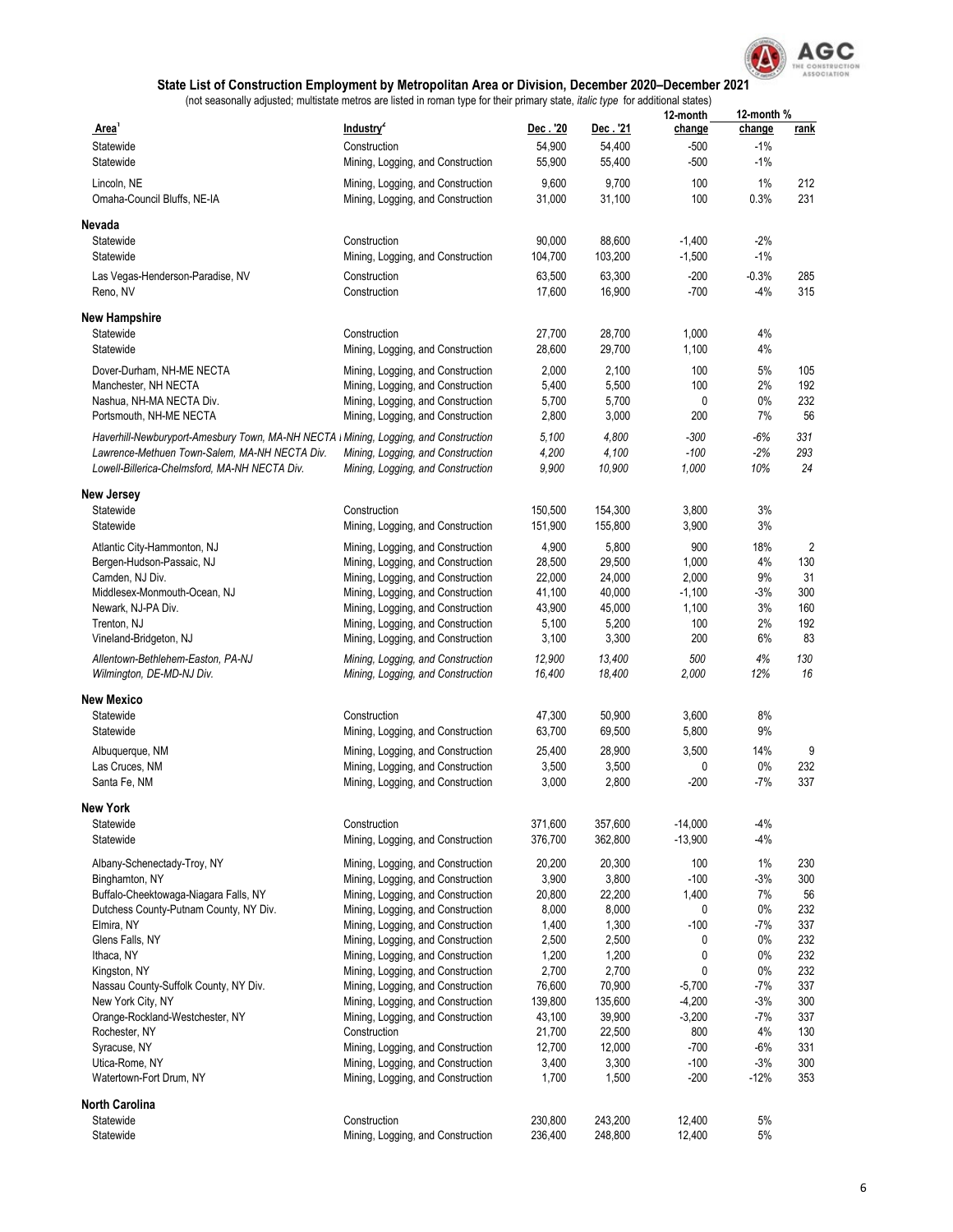

|                                               |                                   |                    |          | 12-month       | 12-month % |             |  |
|-----------------------------------------------|-----------------------------------|--------------------|----------|----------------|------------|-------------|--|
| Area <sup>'</sup>                             | Industry <sup>2</sup>             | Dec.'20            | Dec. '21 | change         | change     | <u>rank</u> |  |
| Asheville, NC                                 | Mining, Logging, and Construction | 9,500              | 10,100   | 600            | 6%         | 83          |  |
| Burlington, NC                                | Mining, Logging, and Construction | 3,200              | 3,300    | 100            | 3%         | 160         |  |
| Charlotte-Concord-Gastonia, NC-SC             | Mining, Logging, and Construction | 68,700             | 69,100   | 400            | 1%         | 212         |  |
| Durham-Chapel Hill, NC                        | Mining, Logging, and Construction | 9,500              | 9,800    | 300            | 3%         | 160         |  |
| Fayetteville, NC                              | Mining, Logging, and Construction | 4,800              | 5,200    | 400            | 8%         | 41          |  |
|                                               |                                   |                    |          | 1,000          | 6%         | 83          |  |
| Greensboro-High Point, NC                     | Mining, Logging, and Construction | 15,700             | 16,700   |                |            |             |  |
| Greenville, NC                                | Mining, Logging, and Construction | 3,100              | 3,200    | 100            | 3%         | 160         |  |
| Hickory-Lenoir-Morganton, NC                  | Mining, Logging, and Construction | 4,800              | 5,200    | 400            | 8%         | 41          |  |
| Raleigh, NC                                   | Mining, Logging, and Construction | 42,300             | 44,500   | 2,200          | 5%         | 105         |  |
| Rocky Mount, NC                               | Mining, Logging, and Construction | 2,500              | 2,600    | 100            | 4%         | 130         |  |
| Wilmington, NC                                | Mining, Logging, and Construction | 9,200              | 9,800    | 600            | 7%         | 56          |  |
| Winston-Salem, NC                             | Mining, Logging, and Construction | 11,900             | 11,900   | 0              | 0%         | 232         |  |
| Myrtle Beach-Conway-North Myrtle Beach, SC-NC | Mining, Logging, and Construction | 10,600             | 11,200   | 600            | 6%         | 83          |  |
| Virginia Beach-Norfolk-Newport News, VA-NC    | Mining, Logging, and Construction | 40,100             | 38,900   | $-1,200$       | $-3%$      | 300         |  |
| <b>North Dakota</b>                           |                                   |                    |          |                |            |             |  |
| Statewide                                     | Construction                      | 24,700             | 24,400   | -300           | $-1%$      |             |  |
| Statewide                                     | Mining, Logging, and Construction | 37,900             | 38,800   | 900            | 2%         |             |  |
|                                               |                                   |                    |          |                |            |             |  |
| Bismarck, ND                                  | Mining, Logging, and Construction | 4,500              | 4,000    | -500           | $-11%$     | 351         |  |
| Fargo, ND-MN                                  | Mining, Logging, and Construction | 9,100              | 9,300    | 200            | 2%         | 192         |  |
| Grand Forks, ND-MN                            | Mining, Logging, and Construction | 2,500              | 2,700    | 200            | 8%         | 41          |  |
| Ohio                                          |                                   |                    |          |                |            |             |  |
| Statewide                                     | Construction                      | 214,900            | 231,900  | 17,000         | 8%         |             |  |
| Statewide                                     | Mining, Logging, and Construction | 223,900            | 239,900  | 16,000         | 7%         |             |  |
| Akron, OH                                     | Mining, Logging, and Construction | 13,900             | 14,900   | 1,000          | 7%         | 56          |  |
| Canton-Massillon, OH                          | Mining, Logging, and Construction | 8,100              | 8,800    | 700            | 9%         | 31          |  |
| Cincinnati, OH-KY-IN                          | Mining, Logging, and Construction | 45,100             | 48,700   | 3,600          | 8%         | 41          |  |
| Cleveland-Elyria, OH                          | Mining, Logging, and Construction | 37,400             | 40,500   | 3,100          | 8%         | 41          |  |
| Columbus, OH                                  | Mining, Logging, and Construction | 45,000             | 45,500   | 500            | 1%         | 212         |  |
|                                               | Mining, Logging, and Construction | 13,800             | 14,700   | 900            | 7%         | 56          |  |
| Dayton, OH                                    |                                   |                    |          |                | 0%         | 232         |  |
| Lima, OH                                      | Mining, Logging, and Construction | 2,100              | 2,100    | 0              |            |             |  |
| Mansfield, OH                                 | Mining, Logging, and Construction | 2,000              | 2,000    | 0              | 0%         | 232         |  |
| Springfield, OH                               | Mining, Logging, and Construction | 1,100              | 1,200    | 100            | 9%         | 31          |  |
| Toledo, OH                                    | Mining, Logging, and Construction | 13,600             | 15,000   | 1,400          | 10%        | 24          |  |
| Weirton-Steubenville, WV-OH                   | Mining, Logging, and Construction | 1,400              | 1,500    | 100            | 7%         | 56          |  |
| Youngstown-Warren-Boardman, OH-PA             | Mining, Logging, and Construction | 8,800              | 8,900    | 100            | 1%         | 212         |  |
| Huntington-Ashland, WV-KY-OH                  | Mining, Logging, and Construction | 7,700              | 7,000    | $-700$         | -9%        | 345         |  |
| Oklahoma                                      |                                   |                    |          |                |            |             |  |
| Statewide                                     | Construction                      | 77,600             | 81,900   | 4,300          | 6%         |             |  |
| Statewide                                     | Mining, Logging, and Construction | 102,500            | 111,900  | 9,400          | $9\%$      |             |  |
| Lawton, OK                                    | Mining, Logging, and Construction | 1,500              | 1,400    | $-100$         | -7%        | 337         |  |
| Oklahoma City, OK                             | Construction                      | 30,800             | 31,300   | 500            | $2\%$      | 192         |  |
| Tulsa, OK                                     | Construction                      | 24,600             | 27,900   | 3,300          | 13%        | 11          |  |
|                                               |                                   |                    |          |                |            |             |  |
| Fort Smith, AR-OK                             | Mining, Logging, and Construction | 5,600              | 5,600    | 0              | 0%         | 232         |  |
| Oregon                                        |                                   |                    |          |                |            |             |  |
| Statewide                                     | Construction                      |                    | 109,500  |                | 3%         |             |  |
| Statewide                                     | Mining, Logging, and Construction | 106,500<br>113,000 | 115,600  | 3,000<br>2,600 | 2%         |             |  |
|                                               |                                   |                    |          |                |            |             |  |
| Albany, OR                                    | Construction                      | 2,900              | 2,900    | 0              | 0%         | 232         |  |
| Bend-Redmond, OR                              | Mining, Logging, and Construction | 7,400              | 7,100    | -300           | -4%        | 315         |  |
| Corvallis, OR                                 | Mining, Logging, and Construction | 1,400              | 1,500    | 100            | 7%         | 56          |  |
| Eugene, OR                                    | Construction                      | 7,300              | 7,500    | 200            | 3%         | 160         |  |
| Grants Pass, OR                               | Construction                      | 1,200              | 1,300    | 100            | 8%         | 41          |  |
| Medford, OR                                   | Construction                      | 4,500              | 4,700    | 200            | 4%         | 130         |  |
| Portland-Vancouver-Hillsboro, OR-WA           | Construction                      | 72,200             | 77,100   | 4,900          | 7%         | 56          |  |
| Salem, OR                                     | Construction                      | 12,600             | 13,900   | 1,300          | 10%        | 24          |  |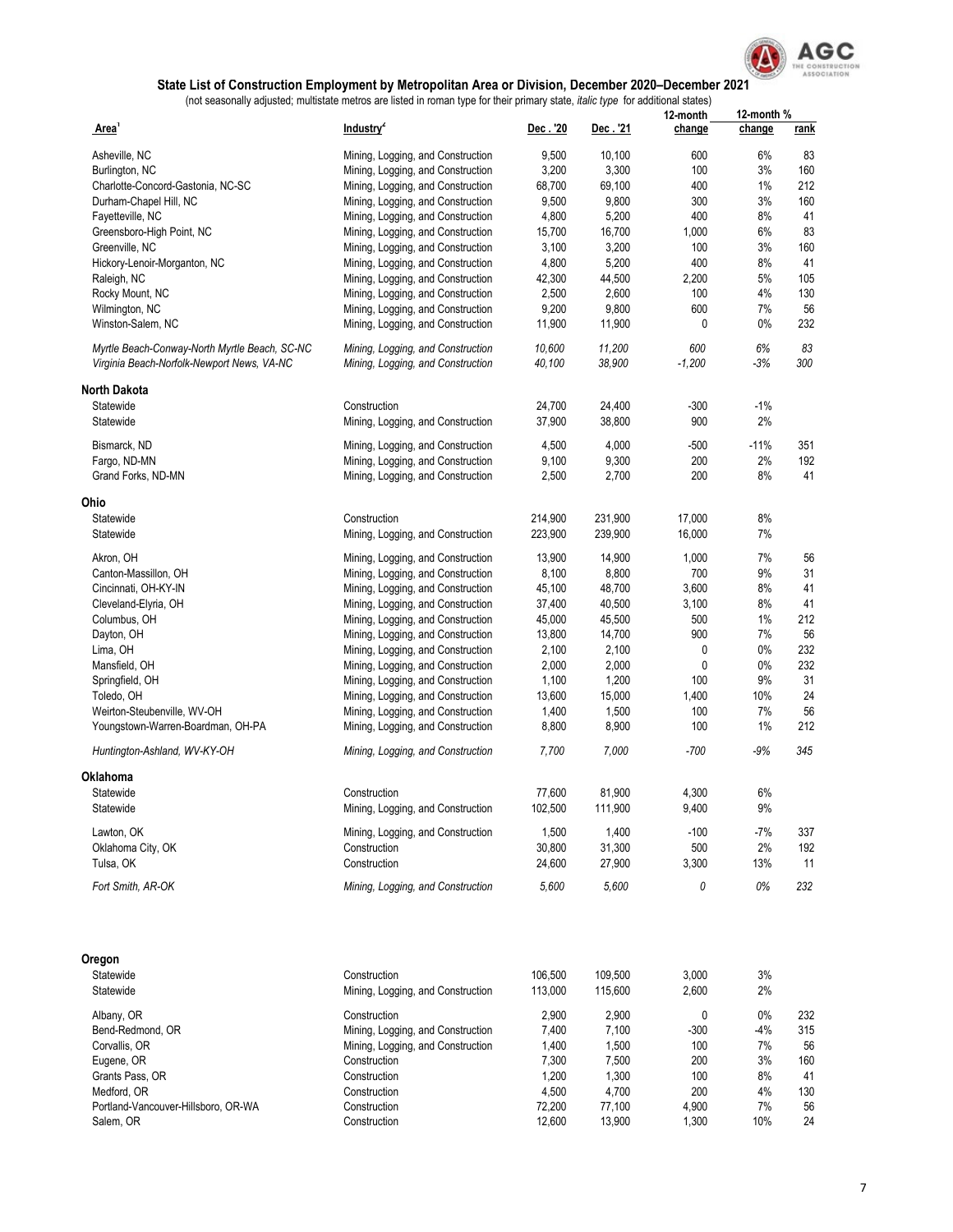

|                                                                                       |                                   |         |          | 12-month | 12-month % |              |
|---------------------------------------------------------------------------------------|-----------------------------------|---------|----------|----------|------------|--------------|
| Area <sup>1</sup>                                                                     | Industry <sup>2</sup>             | Dec.'20 | Dec. '21 | change   | change     | rank         |
| Pennsylvania                                                                          |                                   |         |          |          |            |              |
| Statewide                                                                             | Construction                      | 245,800 | 238,200  | $-7,600$ | $-3%$      |              |
| Statewide                                                                             | Mining, Logging, and Construction | 266,600 | 259,500  | $-7,100$ | $-3%$      |              |
| Allentown-Bethlehem-Easton, PA-NJ                                                     | Mining, Logging, and Construction | 12,900  | 13,400   | 500      | 4%         | 130          |
| Altoona, PA                                                                           | Mining, Logging, and Construction | 2,900   | 2,600    | $-300$   | $-10%$     | 348          |
| Bloomsburg-Berwick, PA                                                                | Mining, Logging, and Construction | 1,200   | 1,300    | 100      | 8%         | 41           |
|                                                                                       |                                   | 2,500   | 2,500    | 0        | $0\%$      | 232          |
| Chambersburg-Waynesboro, PA                                                           | Mining, Logging, and Construction |         |          |          |            |              |
| Delaware County, PA                                                                   | Mining, Logging, and Construction | 12,000  | 11,400   | $-600$   | $-5%$      | 321          |
| East Stroudsburg, PA                                                                  | Mining, Logging, and Construction | 1,800   | 1,800    | 0        | 0%         | 232          |
| Erie, PA                                                                              | Mining, Logging, and Construction | 4,000   | 3,900    | $-100$   | $-3%$      | 300          |
| Gettysburg, PA                                                                        | Mining, Logging, and Construction | 1,800   | 1,800    | 0        | 0%         | 232          |
| Harrisburg-Carlisle, PA                                                               | Mining, Logging, and Construction | 11,900  | 12,300   | 400      | 3%         | 160          |
| Johnstown, PA                                                                         | Mining, Logging, and Construction | 1,600   | 1,600    | 0        | 0%         | 232          |
| Lancaster, PA                                                                         | Mining, Logging, and Construction | 18,400  | 19,000   | 600      | 3%         | 160          |
| Montgomery County-Bucks County-Chester County, PA E Mining, Logging, and Construction |                                   | 53,000  | 54,900   | 1,900    | 4%         | 130          |
| Philadelphia City, PA                                                                 | Mining, Logging, and Construction | 11,400  | 10,600   | $-800$   | -7%        | 337          |
| Pittsburgh, PA                                                                        | Construction                      | 56,400  | 60,800   | 4,400    | 8%         | 41           |
| Reading, PA                                                                           | Mining, Logging, and Construction | 7,700   | 7,800    | 100      | 1%         | 212          |
| Scranton--Wilkes-Barre--Hazleton, PA                                                  | Mining, Logging, and Construction | 10,000  | 10,300   | 300      | 3%         | 160          |
| York-Hanover, PA                                                                      | Mining, Logging, and Construction | 12,200  | 10,900   | $-1,300$ | $-11%$     | 351          |
|                                                                                       |                                   |         |          |          |            |              |
| Newark, NJ-PA Div.                                                                    | Mining, Logging, and Construction | 43,900  | 45,000   | 1,100    | 3%         | 160          |
| Youngstown-Warren-Boardman, OH-PA                                                     | Mining, Logging, and Construction | 8,800   | 8,900    | 100      | 1%         | 212          |
| Rhode Island                                                                          |                                   |         |          |          |            |              |
| Statewide                                                                             | Construction                      | 19,700  | 21.000   | 1,300    | 7%         |              |
| Statewide                                                                             | Mining, Logging, and Construction | 19,900  | 21,200   | 1,300    | 7%         |              |
|                                                                                       |                                   |         |          |          |            |              |
| Providence-Warwick, RI-MA NECTA                                                       | Construction                      | 25,000  | 26,000   | 1,000    | 4%         | 130          |
| Norwich-New London-Westerly, CT-RI NECTA                                              | Mining, Logging, and Construction | 3,900   | 4,000    | 100      | 3%         | 160          |
| <b>South Carolina</b>                                                                 |                                   |         |          |          |            |              |
| Statewide                                                                             | Construction                      | 106,200 | 107,700  | 1,500    | $1\%$      |              |
| Statewide                                                                             | Mining, Logging, and Construction | 110,600 | 112,100  | 1,500    | $1\%$      |              |
|                                                                                       |                                   |         |          |          | 2%         |              |
| Charleston-North Charleston, SC                                                       | Mining, Logging, and Construction | 20,700  | 21,100   | 400      |            | 192          |
| Columbia, SC                                                                          | Mining, Logging, and Construction | 17,400  | 17,700   | 300      | 2%         | 192          |
| Greenville-Anderson-Mauldin, SC                                                       | Mining, Logging, and Construction | 19,600  | 19,900   | 300      | 2%         | 192          |
| Myrtle Beach-Conway-North Myrtle Beach, SC-NC                                         | Mining, Logging, and Construction | 10,600  | 11,200   | 600      | 6%         | 83           |
| Spartanburg, SC                                                                       | Mining, Logging, and Construction | 8,000   | 8,200    | 200      | 3%         | 160          |
| Augusta-Richmond County, GA-SC                                                        | Mining, Logging, and Construction | 20,000  | 20,300   | 300      | 2%         | 192          |
| Charlotte-Concord-Gastonia, NC-SC                                                     | Mining, Logging, and Construction | 68,700  | 69,100   | 400      | 1%         | 212          |
| South Dakota                                                                          |                                   |         |          |          |            |              |
| Statewide                                                                             | Construction                      | 23,000  | 25,000   | 2,000    | 9%         |              |
| Statewide                                                                             | Mining, Logging, and Construction | 23,900  | 26,000   | 2,100    | 9%         |              |
|                                                                                       |                                   |         |          |          |            |              |
| Rapid City, SD                                                                        | Mining, Logging, and Construction | 5,100   | 4,900    | $-200$   | $-4%$      | 315          |
| Sioux Falls, SD                                                                       | Mining, Logging, and Construction | 8,800   | 10,900   | 2,100    | 24%        | $\mathbf{1}$ |
| Tennessee                                                                             |                                   |         |          |          |            |              |
| Statewide                                                                             | Construction                      | 128,900 | 129,500  | 600      | $1\%$      |              |
| Statewide                                                                             | Mining, Logging, and Construction | 133,100 | 133,800  | 700      | $1\%$      |              |
|                                                                                       |                                   |         |          |          |            |              |
| Chattanooga, TN-GA                                                                    | Mining, Logging, and Construction | 11,300  | 11,100   | $-200$   | $-2%$      | 293          |
| Clarksville, TN-KY                                                                    | Mining, Logging, and Construction | 3,600   | 3,700    | 100      | 3%         | 160          |
| Cleveland, TN                                                                         | Mining, Logging, and Construction | 2,200   | 2,300    | 100      | $5%$       | 105          |
| Jackson, TN                                                                           | Mining, Logging, and Construction | 3,100   | 3,200    | 100      | 3%         | 160          |
| Johnson City, TN                                                                      | Mining, Logging, and Construction | 2,500   | 2,600    | 100      | 4%         | 130          |
| Kingsport-Bristol-Bristol, TN-VA                                                      | Mining, Logging, and Construction | 5,400   | 5,200    | $-200$   | $-4%$      | 315          |
| Knoxville, TN                                                                         | Mining, Logging, and Construction | 18,100  | 17,200   | $-900$   | $-5%$      | 321          |
| Memphis, TN-MS-AR                                                                     | Mining, Logging, and Construction | 23,700  | 24,600   | 900      | 4%         | 130          |
| Morristown, TN                                                                        | Mining, Logging, and Construction | 1,800   | 1,700    | $-100$   | $-6%$      | 331          |
| Nashville-Davidson--Murfreesboro--Franklin, TN                                        | Mining, Logging, and Construction | 49,700  | 49,600   | $-100$   | 0%         | 284          |
| Texas                                                                                 |                                   |         |          |          |            |              |
| Statewide                                                                             | Construction                      | 725,500 | 752,100  | 26,600   | 4%         |              |
|                                                                                       |                                   |         |          |          |            |              |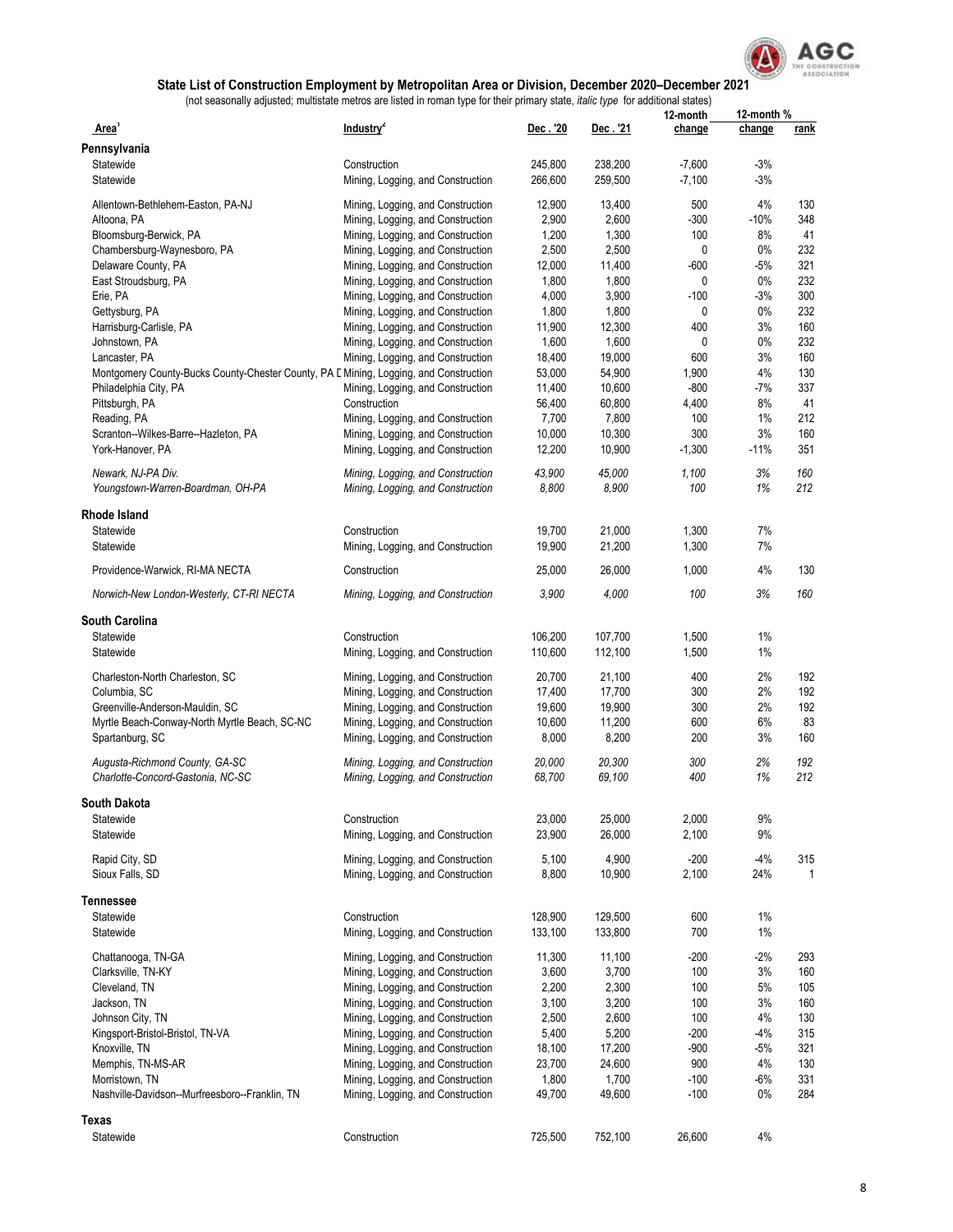

|                                            |                                   |          |          | 12-month | 12-month % |                |
|--------------------------------------------|-----------------------------------|----------|----------|----------|------------|----------------|
| Area <sup>1</sup>                          | Industry <sup>2</sup>             | Dec. '20 | Dec. '21 | change   | change     | <u>rank</u>    |
| Statewide                                  | Mining, Logging, and Construction | 900,500  | 959,700  | 59,200   | 7%         |                |
|                                            |                                   |          |          |          |            |                |
| Abilene, TX                                | Mining, Logging, and Construction | 4,300    | 4,200    | $-100$   | $-2%$      | 293            |
| Amarillo, TX                               | Mining, Logging, and Construction | 7,800    | 7,600    | $-200$   | $-3%$      | 300            |
| Austin-Round Rock, TX                      | Mining, Logging, and Construction | 71,200   | 70,600   | $-600$   | $-1%$      | 287            |
| Beaumont-Port Arthur, TX                   | Mining, Logging, and Construction | 16,700   | 19,700   | 3,000    | 18%        | $\overline{2}$ |
| Brownsville-Harlingen, TX                  | Mining, Logging, and Construction | 3,400    | 3,500    | 100      | 3%         | 160            |
| College Station-Bryan, TX                  | Mining, Logging, and Construction | 6,800    | 7,200    | 400      | 6%         | 83             |
| Corpus Christi, TX                         | Mining, Logging, and Construction | 19,100   | 20,100   | 1,000    | 5%         | 105            |
| Dallas-Plano-Irving, TX Div.               | Mining, Logging, and Construction | 146,000  | 151,800  | 5,800    | 4%         | 130            |
| El Paso, TX                                | Mining, Logging, and Construction | 17,600   | 18,700   | 1,100    | 6%         | 83             |
| Fort Worth-Arlington, TX Div.              | Mining, Logging, and Construction | 73,300   | 74,900   | 1,600    | 2%         | 192            |
| Houston-The Woodlands-Sugar Land, TX       | Construction                      | 200,900  | 209,700  | 8,800    | 4%         | 130            |
| Killeen-Temple, TX                         |                                   | 6,700    | 7,200    | 500      | 7%         | 56             |
|                                            | Mining, Logging, and Construction |          |          |          |            |                |
| Laredo, TX                                 | Mining, Logging, and Construction | 3,000    | 3,100    | 100      | 3%         | 160            |
| Longview, TX                               | Mining, Logging, and Construction | 11,400   | 11,600   | 200      | 2%         | 192            |
| Lubbock, TX                                | Mining, Logging, and Construction | 8,700    | 9,300    | 600      | 7%         | 56             |
| McAllen-Edinburg-Mission, TX               | Mining, Logging, and Construction | 7,300    | 7,300    | 0        | 0%         | 232            |
| Midland, TX                                | Mining, Logging, and Construction | 26,500   | 29,900   | 3,400    | 13%        | 11             |
| Odessa, TX                                 | Mining, Logging, and Construction | 12,900   | 13,500   | 600      | 5%         | 105            |
| San Angelo, TX                             | Mining, Logging, and Construction | 3,200    | 3,200    | 0        | 0%         | 232            |
| San Antonio-New Braunfels, TX              | Construction                      | 55,500   | 54,700   | -800     | $-1%$      | 287            |
| Sherman-Denison, TX                        | Mining, Logging, and Construction | 3,000    | 3,000    | 0        | 0%         | 232            |
| Texarkana, TX-AR                           | Mining, Logging, and Construction | 3,000    | 3,000    | 0        | 0%         | 232            |
| Tyler, TX                                  | Mining, Logging, and Construction | 6,000    | 6,300    | 300      | $5\%$      | 105            |
| Victoria, TX                               | Mining, Logging, and Construction | 3,200    | 3,100    | -100     | $-3%$      | 300            |
|                                            | Mining, Logging, and Construction | 8,100    |          | 800      | 10%        | 24             |
| Waco, TX                                   |                                   |          | 8,900    |          |            |                |
| Wichita Falls, TX                          | Mining, Logging, and Construction | 2,800    | 2,600    | -200     | $-7%$      | 337            |
| Utah                                       |                                   |          |          |          |            |                |
| Statewide                                  | Construction                      |          | 123,700  | 6,200    | 5%         |                |
|                                            |                                   | 117,500  |          |          |            |                |
| Statewide                                  | Mining, Logging, and Construction | 125,600  | 132,100  | 6,500    | 5%         |                |
| Logan, UT-ID                               | Mining, Logging, and Construction | 3,500    | 3,500    | 0        | 0%         | 232            |
| Ogden-Clearfield, UT                       | Mining, Logging, and Construction | 22,000   | 22,000   | 0        | 0%         | 232            |
| Provo-Orem, UT                             | Mining, Logging, and Construction | 26,600   | 28,200   | 1,600    | 6%         | 83             |
|                                            |                                   |          |          |          |            |                |
| Salt Lake City, UT                         | Mining, Logging, and Construction | 50,100   | 53,400   | 3,300    | 7%         | 56             |
| St. George, UT                             | Mining, Logging, and Construction | 9,800    | 10,300   | 500      | 5%         | 105            |
| Vermont                                    |                                   |          |          |          |            |                |
| Statewide                                  |                                   | 14,000   | 14,200   | 200      | 1%         |                |
|                                            | Construction                      |          |          |          |            |                |
| Statewide                                  | Mining, Logging, and Construction | 14,700   | 15,000   | 300      | 2%         |                |
| Burlington-South Burlington, VT NECTA      | Mining, Logging, and Construction | 5,600    | 5,700    | 100      | 2%         | 192            |
|                                            |                                   |          |          |          |            |                |
| Virginia                                   |                                   |          |          |          |            |                |
| Statewide                                  | Construction                      | 205,300  | 202,700  | $-2,600$ | $-1%$      |                |
| Statewide                                  | Mining, Logging, and Construction | 212,200  | 210,600  | $-1,600$ | $-1%$      |                |
|                                            |                                   |          |          |          |            |                |
| Charlottesville, VA                        | Mining, Logging, and Construction | 5,700    | 6,000    | 300      | $5%$       | 105            |
| Lynchburg, VA                              | Mining, Logging, and Construction | 6,000    | 5,800    | -200     | $-3%$      | 300            |
| Northern Virginia, VA                      | Mining, Logging, and Construction | 82,300   | 82,200   | $-100$   | $-0.1%$    | 283            |
| Richmond, VA                               | Mining, Logging, and Construction | 40,100   | 39,800   | -300     | $-1\%$     | 287            |
| Roanoke, VA                                | Mining, Logging, and Construction | 8,800    | 8,800    | 0        | 0%         | 232            |
| Virginia Beach-Norfolk-Newport News, VA-NC | Mining, Logging, and Construction | 40,100   | 38,900   | $-1,200$ | $-3%$      | 300            |
|                                            |                                   |          |          |          |            |                |
| Kingsport-Bristol-Bristol, TN-VA           | Mining, Logging, and Construction | 5,400    | 5,200    | $-200$   | -4%        | 315            |
|                                            |                                   |          |          |          |            |                |
| Washington                                 |                                   |          |          |          |            |                |
| Statewide                                  | Construction                      | 218,900  | 229,100  | 10,200   | 5%         |                |
| Statewide                                  | Mining, Logging, and Construction | 224,200  | 234,400  | 10,200   | 5%         |                |
|                                            |                                   |          |          |          |            |                |
| Bellingham, WA                             | Mining, Logging, and Construction | 7,900    | 8,200    | 300      | 4%         | 130            |
| Bremerton-Silverdale, WA                   | Mining, Logging, and Construction | 5,000    | 5,100    | 100      | 2%         | 192            |
| Kennewick-Richland, WA                     | Mining, Logging, and Construction | 10,500   | 11,100   | 600      | 6%         | 83             |
| Longview, WA                               | Mining, Logging, and Construction | 3,500    | 3,500    | 0        | 0%         | 232            |
| Mount Vernon-Anacortes, WA                 | Mining, Logging, and Construction | 4,100    | 4,300    | 200      | 5%         | 105            |
| Olympia-Tumwater, WA                       | Mining, Logging, and Construction | 6,700    | 6,900    | 200      | 3%         | 160            |
| Seattle-Bellevue-Everett, WA Div.          | Construction                      | 104,000  | 109,200  | 5,200    | 5%         | 105            |
|                                            |                                   |          |          |          |            |                |